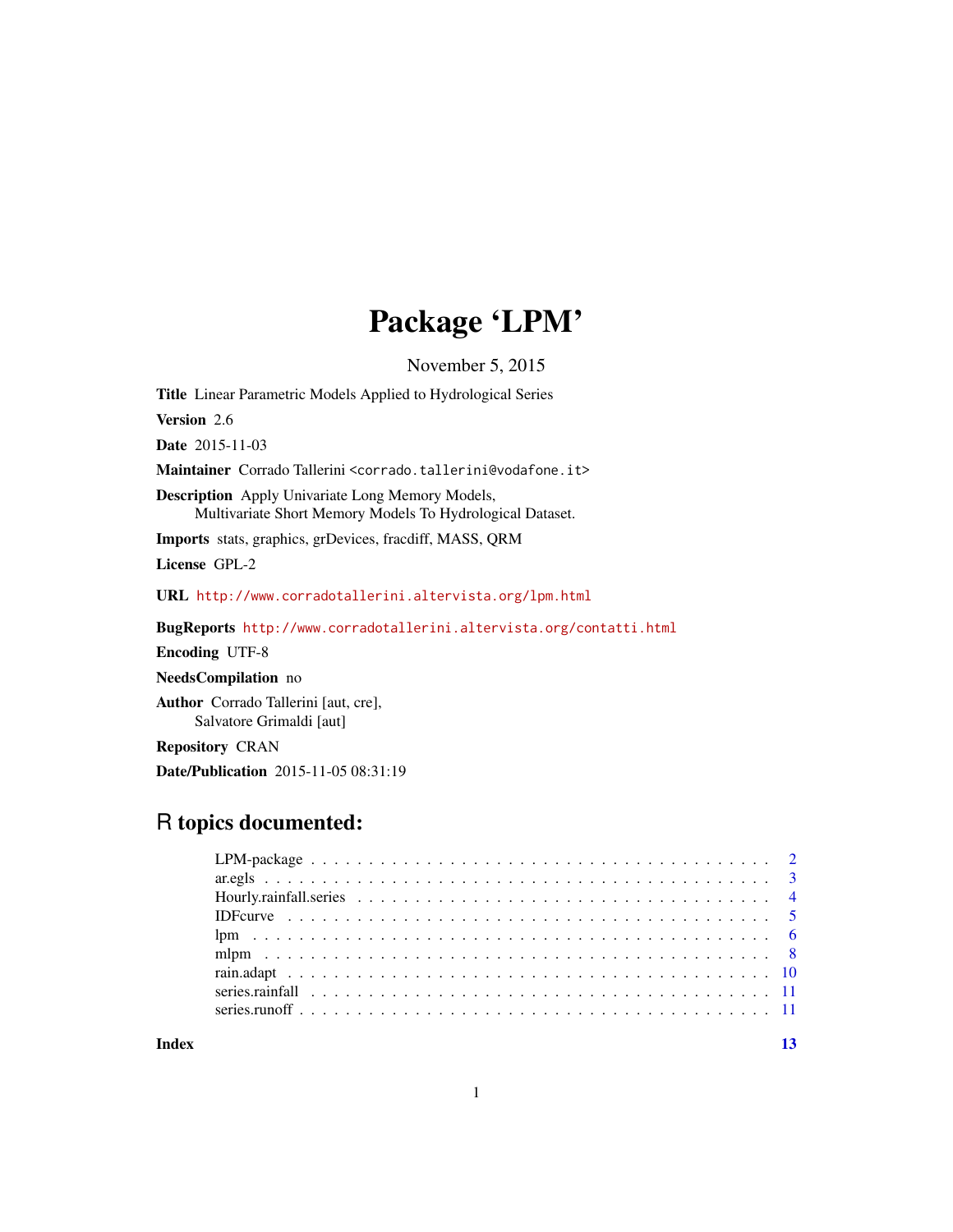<span id="page-1-0"></span>

Apply Univariate Long Memory Models, Multivariate Short Memory Models To Hydrological Dataset.

#### Details

#### See

[ar.egls](#page-2-1), [lpm](#page-5-1), [mlpm](#page-7-1) [rain.adapt](#page-9-1)

#### Author(s)

Authors: Salvatore Grimaldi and Corrado Tallerini

Maintainer: Corrado Tallerini <corrado.tallerini@vodafone.it>

#### References

Grimaldi S., Tallerini C., Serinaldi F. (2004) 'Modelli multivariati lineari per la generazione di serie di precipitazioni giornaliere' Giornata di Studio: Metodi Statistici e Matematici per l'Analisi Idrologiche Napoli 2004

Grimaldi S. , Serinaldi F. & Tallerini C. (2004) 'Multivariate linear parametric models applied to daily rainfall time series' Mediterranean Storms, 6rd EGU Plinius Conference held in Mediterranean Sea, Italy, October 2004

Lutkepohl, H. (1993) Introduction to Multiple Time Series Analysis 2nd edition, Springer-Verlag, Berlin.

Grimaldi, S., 'Linear parametric models applied on daily hydrological series', Journal of Hydrologic Engineering, Vol. 9, No 5 , September 2004.

Brockwell, P.J and Davis, R.A. (1990) Time Series: Theory and Methods 2nd edition, Springer, NY.

Hipel, K.W. and McLeod, A.I., (1994) Time Series Modelling of Water Resources and Enviromental Systems, Reading, UK.

Hosking, J.R.M. (1980) 'The Multivariate Portmanteau Statistic' Journal of the American Statistical Association, Vol.75, N.371, 502-608.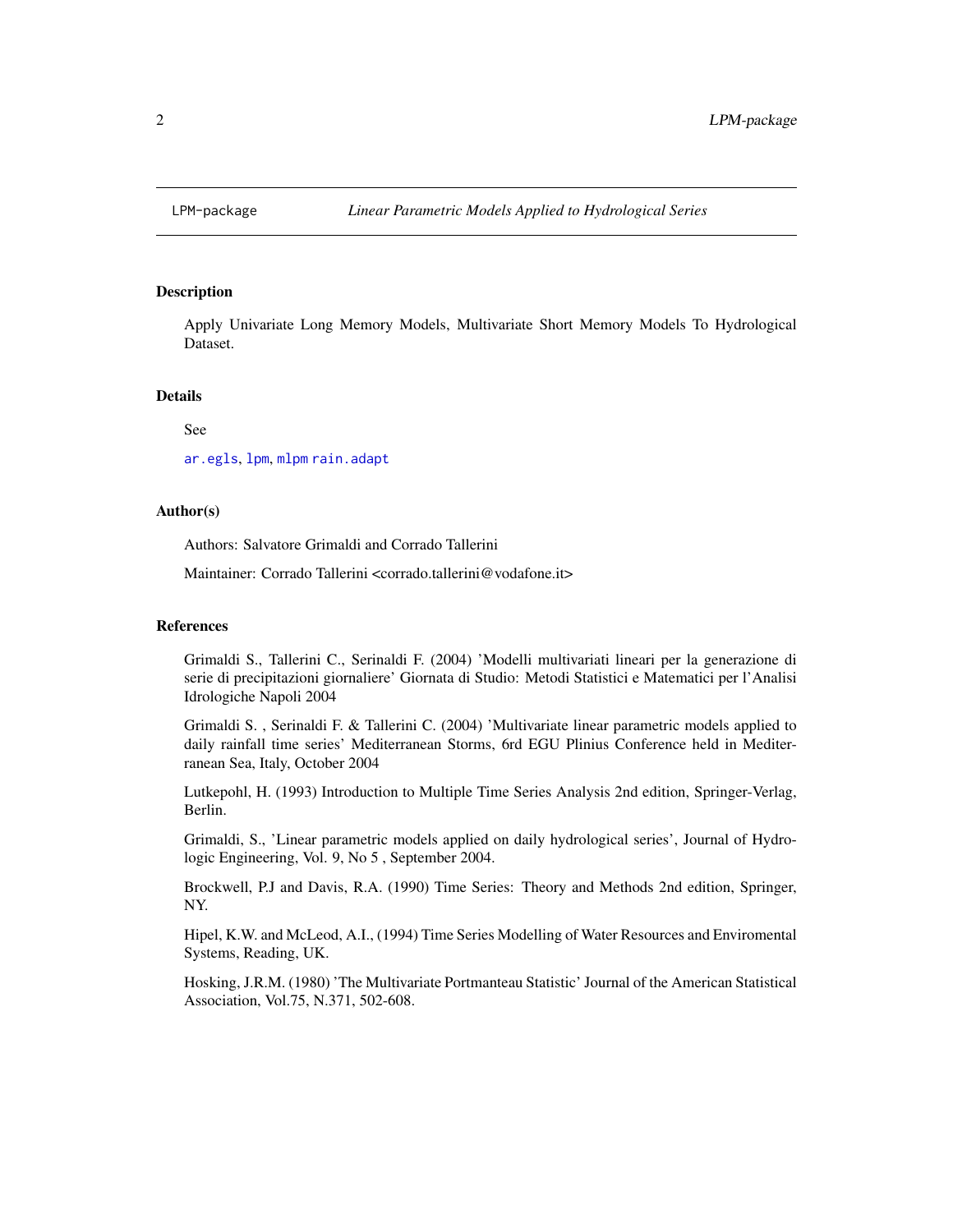<span id="page-2-1"></span><span id="page-2-0"></span>

Estimate VAR(p) model fixing some parameter values to zero

#### Usage

```
ar.egls(x, R, order.max, na.action = na.fail, series = NULL, ...)
```
#### Arguments

| $\mathsf{x}$ | Univariate or multivariate series with nil mean            |
|--------------|------------------------------------------------------------|
| R            | Matrices of parameters selection                           |
| order.max    | Model order                                                |
| na.action    | Function to be called to handle missing values             |
| series       | Names for the series. Defaults to 'deparse(substitute(x))' |
|              | See arols                                                  |

# Details

R matrix is a list of p matrices, with p the autoregressive order. In R value '1' allows parameter estimation, '0' fix the parameter value to zero.

# Value

See ar.ols

#### Note

Function is created modifing ar.ols by Adrian Trapletti and Brian Ripley

# Author(s)

Corrado Tallerini

## References

Grimaldi S. , Serinaldi F. & Tallerini C. (2004) 'Multivariate linear parametric models applied to daily rainfall time series' Mediterranean Storms, 6rd EGU Plinius Conference held in Mediterranean Sea, Italy, October 2004

Lutkepohl, H. (1993) Introduction to Multiple Time Series Analysis 2nd Edition .\_ Springer Verlag, NY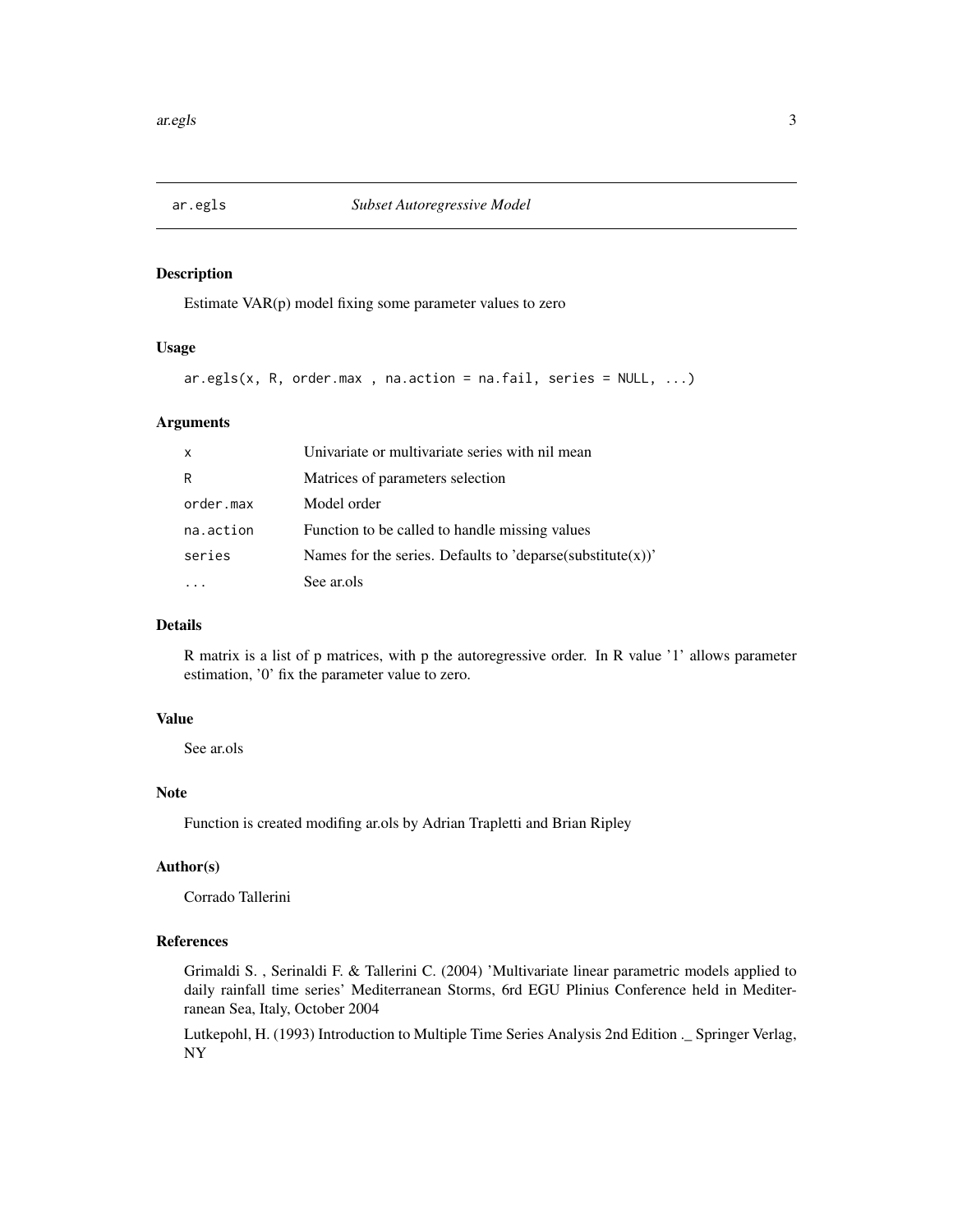#### Examples

```
## S1=matrix(0,3,3)
## S1[1,1]=1
## S1[1,2]=1
## S=list()
## S[[1]]=S1
## S[[2]]=S1
## ar.egls(series.rainfall[,1:3],S,order.max=2)
## --> Apply a Subset VAR(2) model restricted to 4 parameters (position (1,1)
## --> and (1,2) in both matrices) to first 3 series of series.rainfall
## --> dataset
```
Hourly.rainfall.series

*Hourly rainfall series*

#### Description

Hourly rainfall series recorded in BUrlington (US) during the period 2012-2015.

#### Usage

```
data(Hourly.rainfall.series)
```
# Details

Dataset is available on The Iowa Environmental Mesonet (IEM) website

# Source

https://mesonet.agron.iastate.edu/request/download.phtml?

# Examples

```
data(Hourly.rainfall.series)
## maybe str(series.rainfall) ; plot(series.rainfall) ...
```
<span id="page-3-0"></span>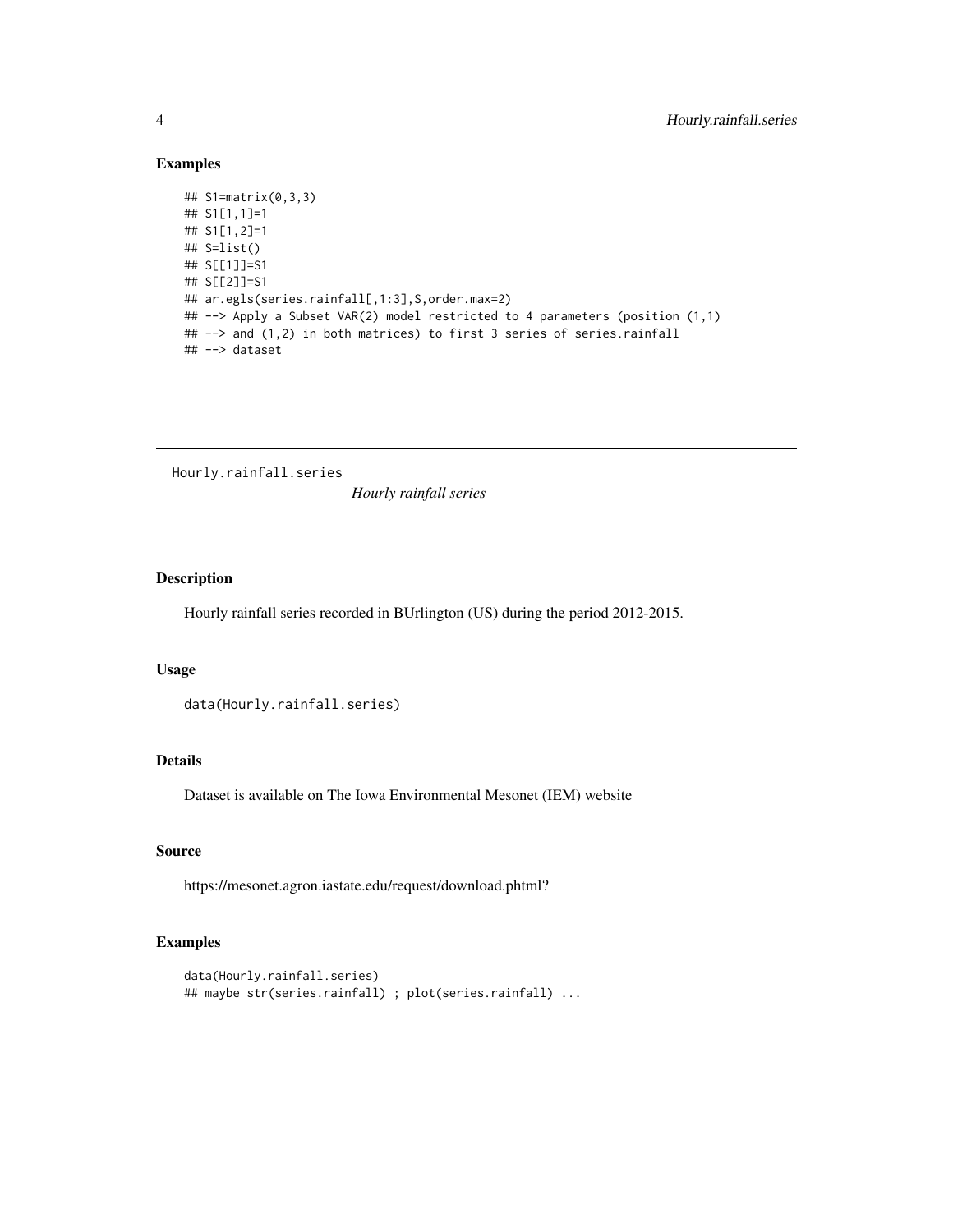<span id="page-4-0"></span>

Estimate IDF curve fitting a, m ,n parameters

# Usage

IDFcurve(rain ,g, s, t, stvalue1=1, stvalue2=fre, fre, Tr=200, MP)

# Arguments

| rain               | Univariate rainfall series non cumulative                                                                                |  |  |  |
|--------------------|--------------------------------------------------------------------------------------------------------------------------|--|--|--|
| g                  | Maximum bound for cumulative series. For daily series $g = 7$ is recommended,<br>for hourly series $g=24$ is racommended |  |  |  |
| -S                 | Threshold for defining "event". If "10", only $h > 10$ mm values are considered                                          |  |  |  |
| t                  | Time of concentration of Basin [h]                                                                                       |  |  |  |
| stvalue1, stvalue2 |                                                                                                                          |  |  |  |
|                    | Starting values of estimation algorithm. Deault stvalue1=1, stvalue2=fre                                                 |  |  |  |
| fre                | Series frequency [h]. For daily series fre=24, for hourly series fre=1                                                   |  |  |  |
| Tr                 | Return period in [y]. Default $Tr=200$                                                                                   |  |  |  |
| MP                 | logical: TRUE for 3 parameters formula $i=a/(b+t)^{n}$ , FALSE for 2 parameters<br>formula $i = at \(n-1)$               |  |  |  |

# Details

Estimate parameters of Intensity Duration Frequency curves

# Value

| par   | List of estimated parameters: $a(tr)$ , m, b, $h(t)$ , $i(t)$ , Offset of minimum squares |
|-------|-------------------------------------------------------------------------------------------|
|       | optimizer                                                                                 |
| Curve | <b>IDF</b> curve Scattered point matrix                                                   |

# Note

a(tr) is defined by Gumbel distribution.

# Author(s)

Corrado Tallerini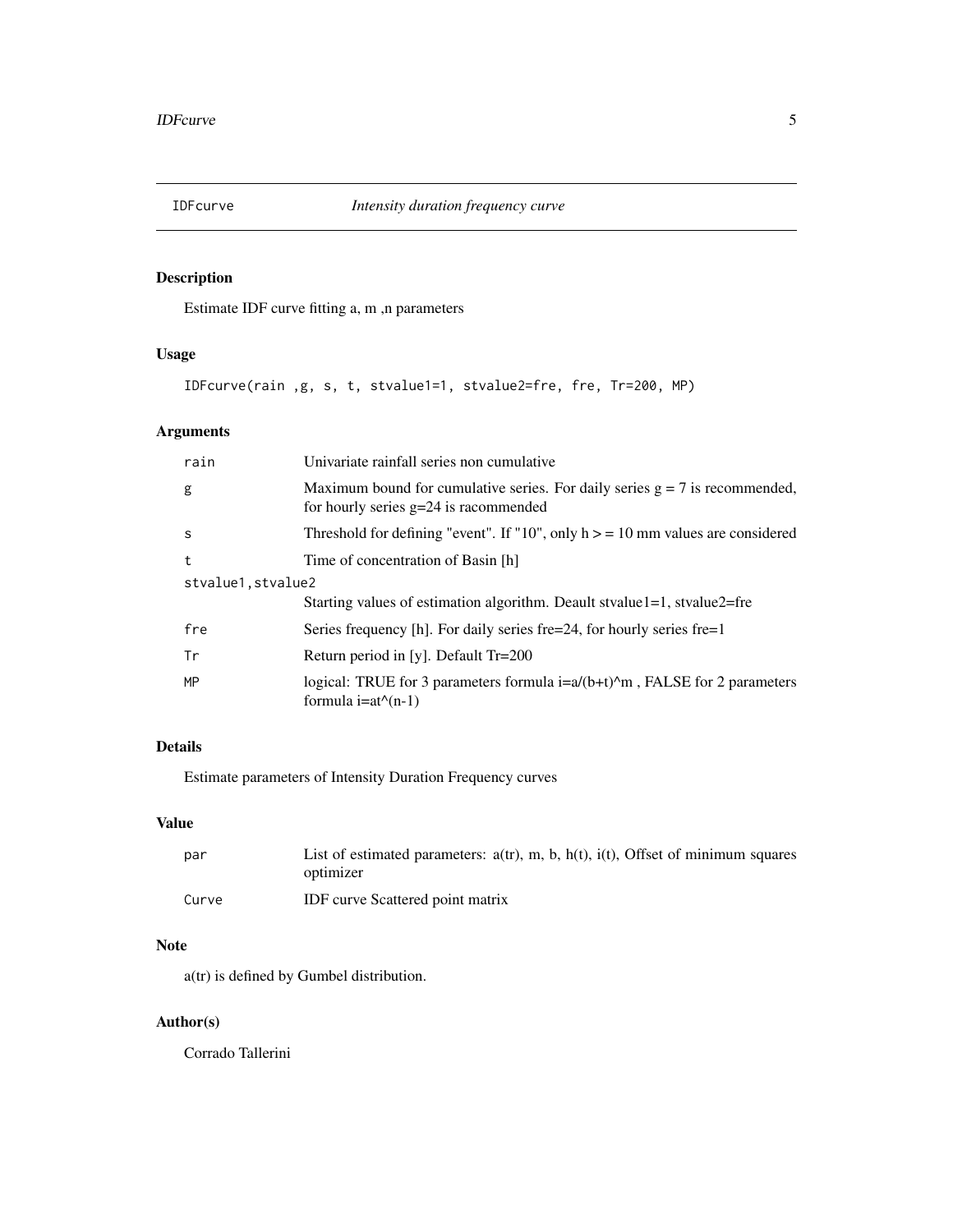# <span id="page-5-0"></span>Examples

## res = IDFcurve(Hourly.rainfall.series ,24, 15, 1, fre=1, Tr=200, MP=F) ## --> 2 parameters IDF curve estimation of a hourly rainfall series applying ## --> a Threshold "15 mm" and Time of concentration t=1 h ## res = IDFcurve(Hourly.rainfall.series ,24, 15, 1, fre=1, Tr=200, MP=T) ## --> 3 parameters IDF curve estimation of a hourly rainfall series applying ## --> a Threshold "15 mm" and Time of concentration t=1 h ## --> It's obvious the best performance of the 3 parameters formula

<span id="page-5-1"></span>

lpm *Linear Parametric Model*

#### Description

Estimate ARMA and FARMA models, make simulations and ed eventually apply a corrective procedure to rainfall synthetic series. Besides you can remove seasonal components with STL modified method.

#### Usage

```
lpm(x, p, q, n, smean, svar, outer=0, prob = 0.95, fre = 365,
fractional = F, Plag = 20, lsign=0.05, n1 = 399, trasfo = F, des = T, rain = F, graph = F)
```
#### Arguments

| X           | Univariate series                                                                                               |
|-------------|-----------------------------------------------------------------------------------------------------------------|
| p           | AR order                                                                                                        |
| q           | MA order                                                                                                        |
| n           | Number of series to simulate                                                                                    |
| outer       | Number of outer loops for STL modified method. Default outer $= 0$                                              |
| smean, svar | Mean and Variance smoothing windows of STL modified method                                                      |
| prob        | Parameter confidence interval. Default $prob = 0.95$                                                            |
| fre         | Series frequency. Default fre $=$ 365 (for daily series)                                                        |
| fractional  | Logical variable: T to apply FARMA model. Default fractional $=$ F                                              |
| Plag        | Maximum lag of ACF used in the Portmanteau test. Default $Plag = 20$                                            |
| lsign       | Portmanteau Test significance level. Default $lsign = 0.05$                                                     |
| n1          | Number of parameters of infinite MA model. Default $nl = 399$                                                   |
| trasfo      | Logical variable: T for preventive logarithmical trasformation. Default trasfo =<br>F                           |
| des         | Logical variable: T to remove seasonal components. Default $des = T$                                            |
| rain        | Logical variable: T to apply the corrective procedure to daily rainfall simulated<br>series. Default rain $=$ F |
| graph       | Logical variable: T to receive some graphics. Default graph $=$ F                                               |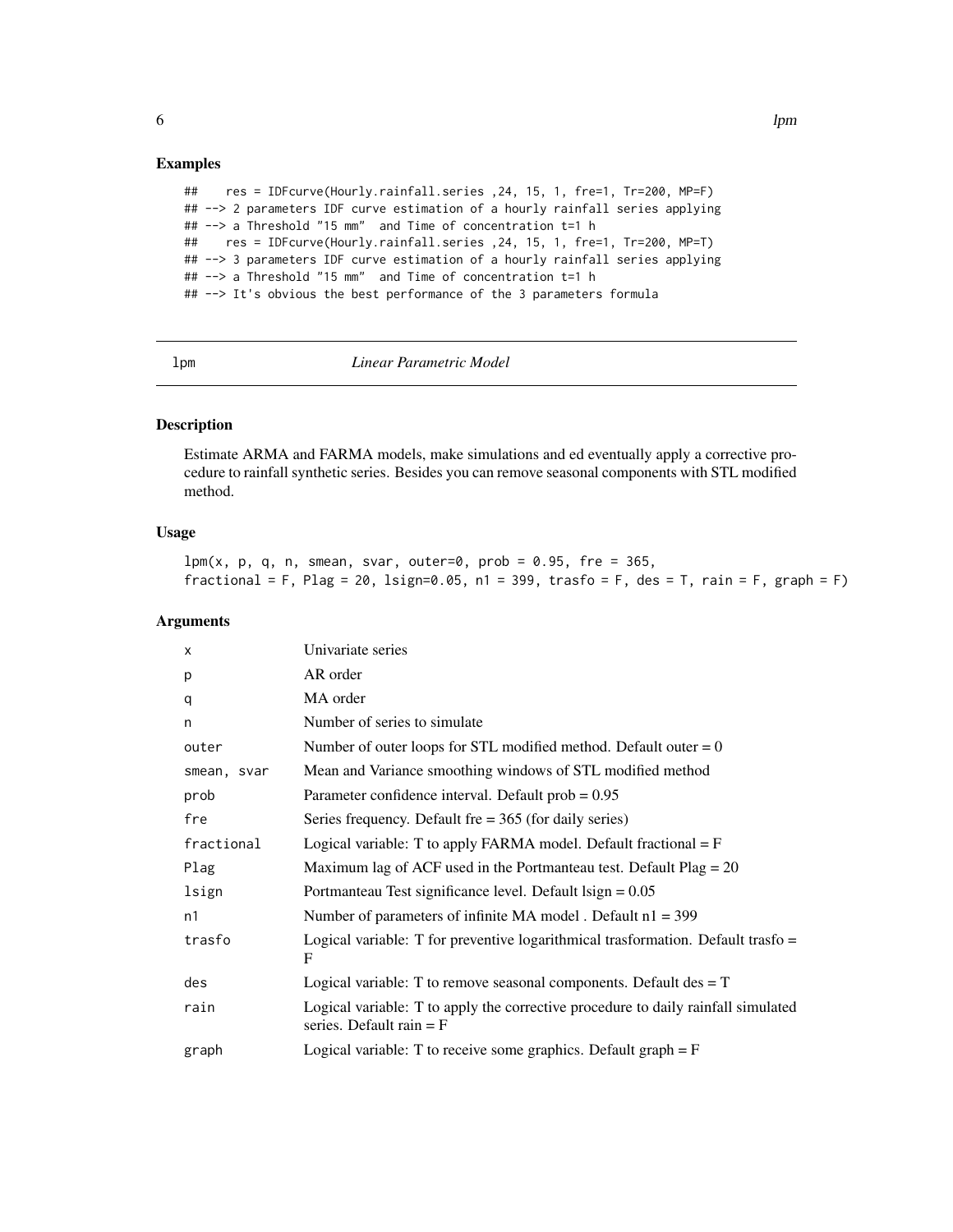#### <span id="page-6-0"></span>lpm  $\,$

# Details

Need integer periodical dataset. Function to complete modelling univariate series.

# Value

| para   | List of estimated parameters                                         |
|--------|----------------------------------------------------------------------|
| res    | Residual series                                                      |
| simdes | List of simulated series without application of corrective procedure |
| sim    | List of simulated series                                             |
| BIC    | Bayesian Information criterion index of estimated model              |

# Note

Portmonteau test and BIC index are displaied during application. Portmonteau Test is positive if Q < chi square

#### Author(s)

Salvatore Grimaldi

## References

Grimaldi, S., 'Linear parametric models applied on daily hydrological series', Journal of Hydrologic Engineering, Vol.9, No 5, September 2004.

Grimaldi S., F. Napolitano, L. Ubertini, 'A procedure to use linear parametric models for daily rainfall series simulation'

Brockwell, P.J and Davis, R.A. (1990) Time Series: Theory and Methods 2nd edition, Springer, NY.

Hipel, K.W. and McLeod, A.I., (1994) Time Series Modelling of Water Resources and Enviromental Systems, Reading, UK.

#### See Also

[rain.adapt](#page-9-1)

#### Examples

|  | ##--- lpm(series.runoff,1,1,0,30,30,fractional=T,trasfo=T) |  |  |  |  |  |
|--|------------------------------------------------------------|--|--|--|--|--|
|--|------------------------------------------------------------|--|--|--|--|--|

##-- Apply a FARMA(1,d,1) model to series.runoff after e preventive

## logarithmical trasformation and deseasonalization with smoothing 30.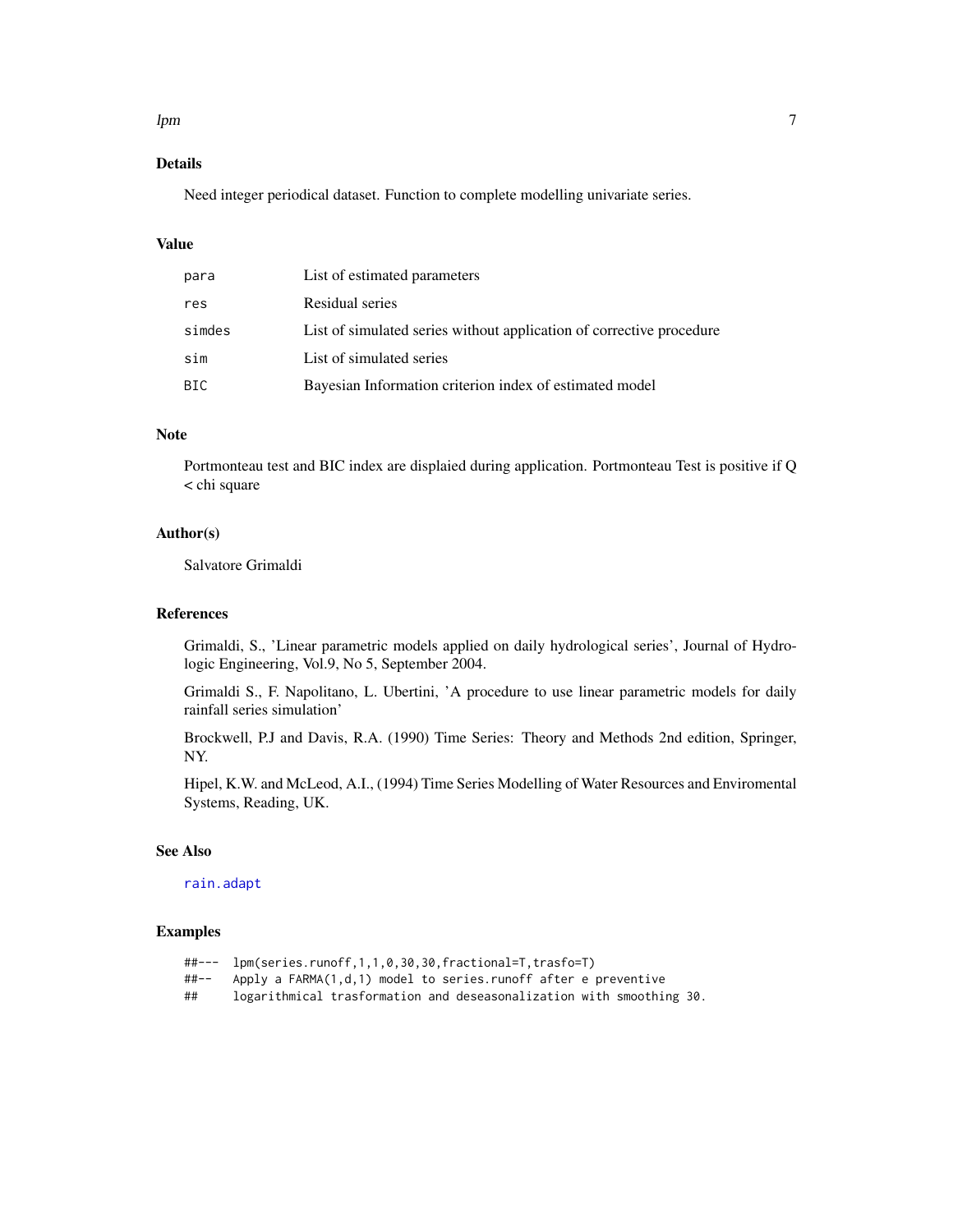<span id="page-7-1"></span><span id="page-7-0"></span>Multivariate modelling using VAR(p) and SVAR(p) different estimation methods, simulation, daily rainfall simulated series correction and deseasonalization are performed

#### Usage

```
mlpm(x, p, prob, nsim, smean, svar, fre = 365, outer = 0, plot = F,
rain = T, over = T, estimate = "ols", CCFlag = 20, Plag = 20, lsign = 0.05, des = T)
```
# Arguments

| X           | Multivariate series                                                                                              |
|-------------|------------------------------------------------------------------------------------------------------------------|
| p           | Model order                                                                                                      |
| prob        | Condifidence interval used to fix parameters in $SVAR(p)$ model                                                  |
| nsim        | Number of series to simulated                                                                                    |
| smean, svar | Mean and Variance smoothing windows of STL modified method                                                       |
| fre         | Series frequency. Default fre $= 365$                                                                            |
| outer       | Outer loops of STL modified method. Default outer $= 0$                                                          |
| plot        | Logical variable: T to receive some graphics. Default $plot = F$                                                 |
| rain        | Logical variable: T to apply rain adaptor to simulated series. Default rain $=$ F                                |
| over        | Logical variable: T to use SVAR(p) model estimated with EGLS method. Need<br>estimate = 'ols' Default over = $T$ |
| estimate    | Define VAR(p) estimation method. 'ols', 'burg', 'yw' (Yule-Walker). Default<br>estimate $=$ 'ols'                |
| CCFlag      | Lag of (Partial) Auto-CrossCorrelation function graphics . Default CCFlag = $20$                                 |
| Plag        | Maximum lag of A-CCF used in the Portmanteau Test. Default $Plag = 20$                                           |
| lsign       | Portmanteau Test significance level. Default $lsign = 0.05$                                                      |
| des         | Logical variable: T to remove seasonal components                                                                |

#### Details

Need integer periodical datasets. Simulation use Lutkepohl algorithm with a residuals vectorial permutation to obtain innovations. Parameters selections of EGLS method is defined by t-ratio approach.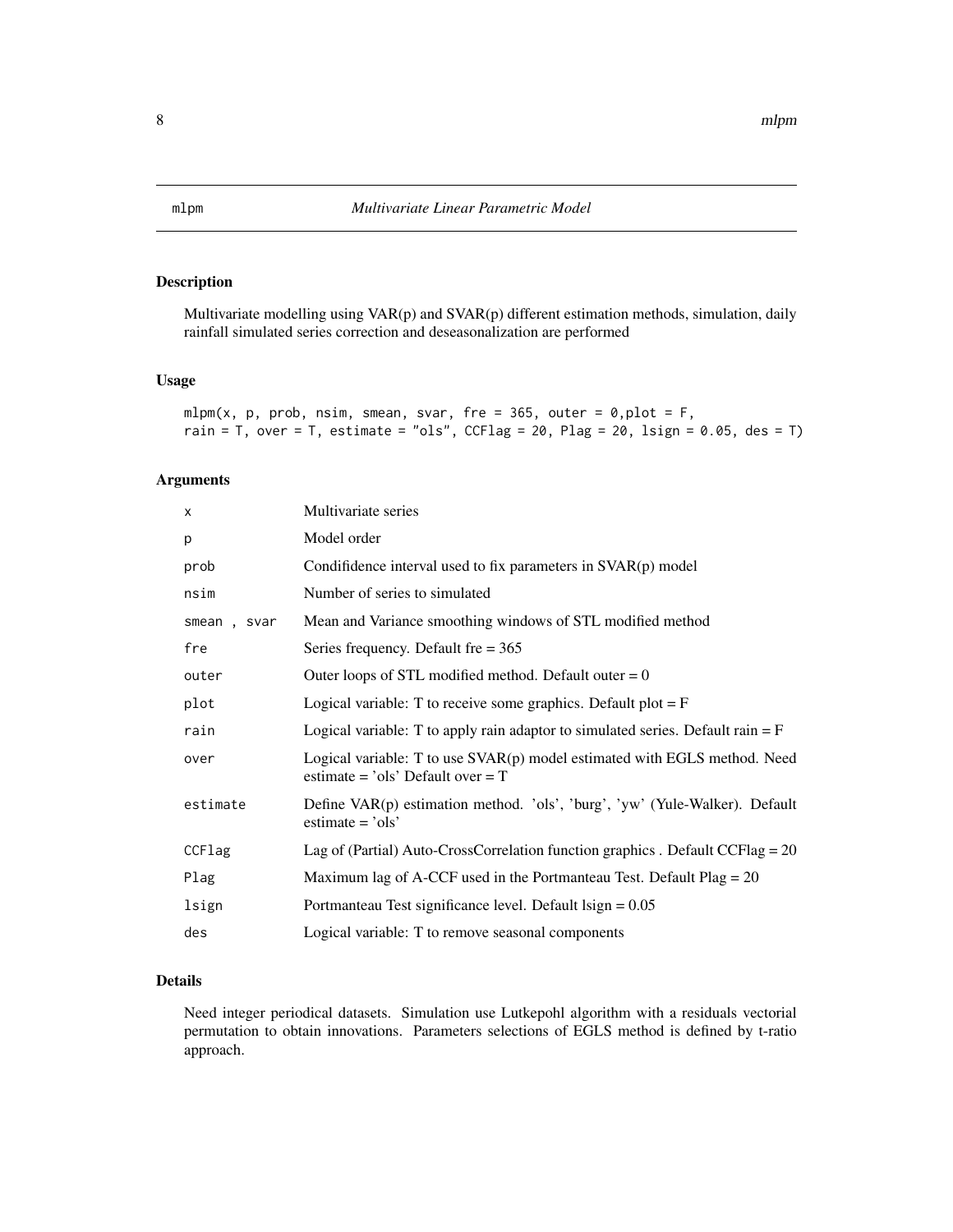#### <span id="page-8-0"></span>mlpm 9

#### Value

| coeff    | List of estimated coefficients matrix                                                                      |
|----------|------------------------------------------------------------------------------------------------------------|
| coeffstd | List of estimated standard deviations coefficients matrix. Only for OLS and<br>EGLS method                 |
| struct   | List of 'structure' of $SVAR(p)$ model (1 define position of estimated parameter).<br>Only for EGLS method |
| res      | Residual series                                                                                            |
| fit      | Output List of ar function                                                                                 |
| aic      | Akaike Information Criterion index                                                                         |
| Q        | Portmonteau statistic                                                                                      |
| sim      | List of simulated series                                                                                   |

#### Note

Portmonteau test, AIC e SBC index are displaied during application. Portmonteau test is positive if Q < chi square.

#### Author(s)

Corrado Tallerini

#### References

Grimaldi S., Tallerini C., Serinaldi F. (2004) 'Modelli multivariati lineari per la generazione di serie di precipitazioni giornaliere' Giornata di Studio: Metodi Statistici e Matematici per l'Analisi Idrologiche Napoli 2004

Grimaldi S. , Serinaldi F. & Tallerini C. (2004) 'Multivariate linear parametric models applied to daily rainfall time series' Mediterranean Storms, 6rd EGU Plinius Conference held in Mediterranean Sea, Italy, October 2004

Lutkepohl, H. (1993) Introduction to Multiple Time Series Analysis 2nd edition, Springer-Verlag, Berlin.

Grimaldi, S., 'Linear parametric models applied on daily hydrological series', Journal of Hydrologic Engineering, Vol. 9, No 5 , September 2004.

Brockwell, P.J and Davis, R.A. (1990) Time Series: Theory and Methods 2nd edition, Springer, NY.

Hipel, K.W. and McLeod, A.I., (1994) Time Series Modelling of Water Resources and Enviromental Systems, Reading, UK.

Hosking, J.R.M. (1980) 'The Multivariate Portmanteau Statistic' Journal of the American Statistical Association, Vol.75, N.371, 502-608.

# See Also

[lpm](#page-5-1), [ar.egls](#page-2-1), [rain.adapt](#page-9-1)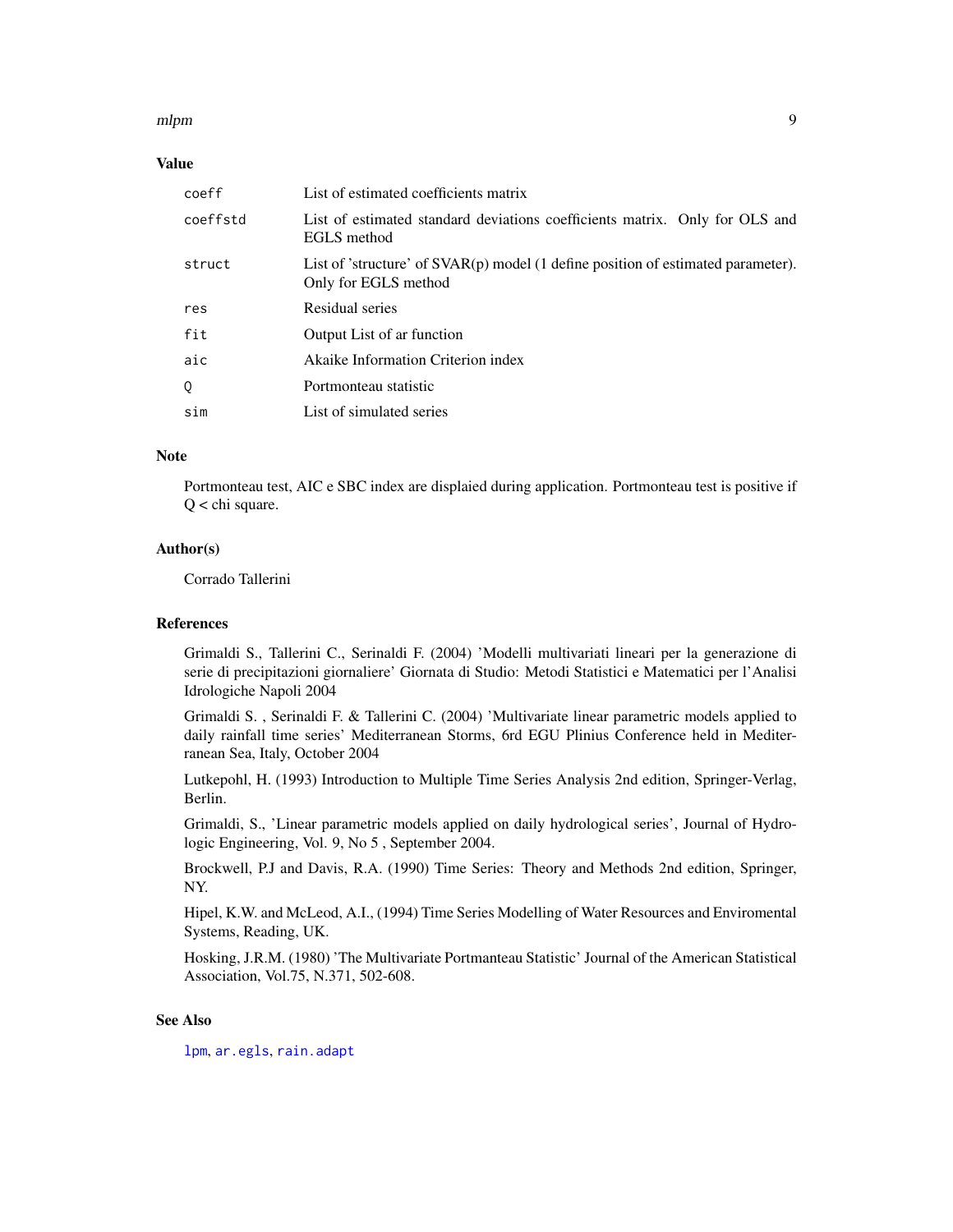# Examples

```
##-- Mrain=mlpm(series.rainfall,3,0.95,0,120,120)
##-- Apply a SVAR(3) model with selection probability 95 % to series.rainfall
##-- after preventive deseasonalization with smoothing 120.
```
<span id="page-9-1"></span>rain.adapt *Rainfall Adaptor*

#### Description

Apply a corrective procedure to daily rainfall series to enforce actual caracteristics.

#### Usage

rain.adapt(x, a, ser)

#### Arguments

| X   | Observed series                                |
|-----|------------------------------------------------|
| a   | Univariate series to modify (simulated series) |
| ser | Series identification number                   |

#### Details

The no-rain frequency consequentally the total rainfall depth of the observed series are enforced on the synthetic series

#### Value

Corrected series

#### Author(s)

Salvatore Grimaldi

# References

Grimaldi S., F. Napolitano, L. Ubertini, 'A procedure to use linear parametric models for daily rainfall series simulation'

#### Examples

```
## rain=lpm(series.rainfall[,1],1,1,1,120,120)
## rain.adapt(series.rainfall[,1],rain$sim[[1]],1)
```
##-- ==> Apply rain adaptor to a simulated series with a ARMA(1,1) model

<span id="page-9-0"></span>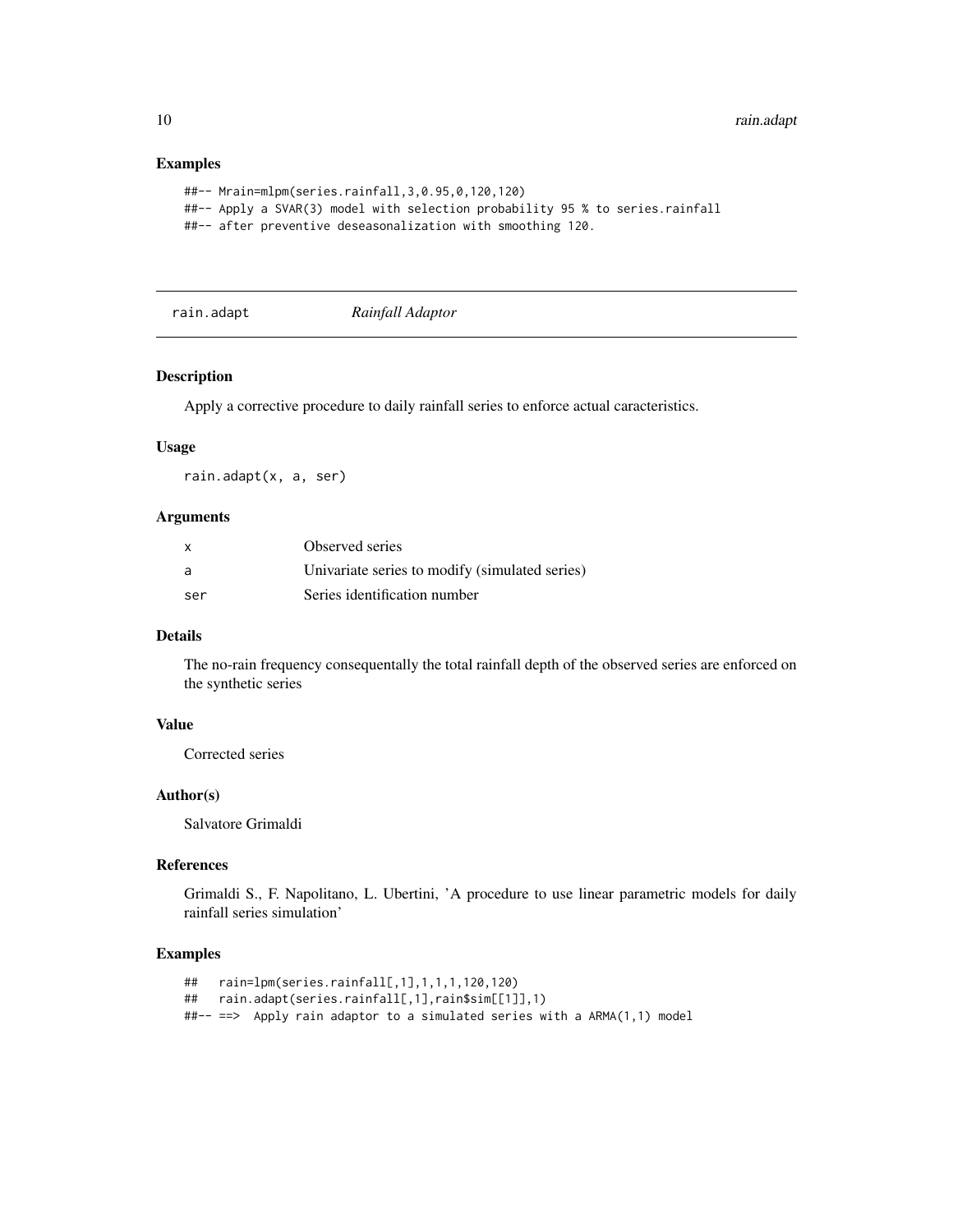<span id="page-10-0"></span>series.rainfall *Daily Rainfall Series*

#### Description

Group of 5 daily rainfall series recorded in Tuscany region of Italy during the period 1958-1979.

# Usage

```
data(series.rainfall)
```
#### Details

Dataset is created removing lacking years and replacing lacking days with the mean of previous and successive value. Beside 29 february day values are removed to obtain integer periodical dataset.

#### Source

Rudari, R. 'Predicibilita' del clima europeo ed influenze delle forzanti a scala sinottica su eventi regionali di precipitazione intensa', PDh Thesis 2001

#### Examples

```
data(series.rainfall)
## maybe str(series.rainfall) ; plot(series.rainfall) ...
```
series.runoff *Daily Runoff Series*

#### Description

Daily runoff series of Tiber river observed to Ripetta station during the period 1930-1983

#### Usage

```
data(series.runoff)
```
# Details

29 february day values are removed to obtain integer periodical dataset

#### Source

Available on the web site www.gndci.cnr.it. "Gruppo nazionale per la difesa delle catastrofi idrogeologiche"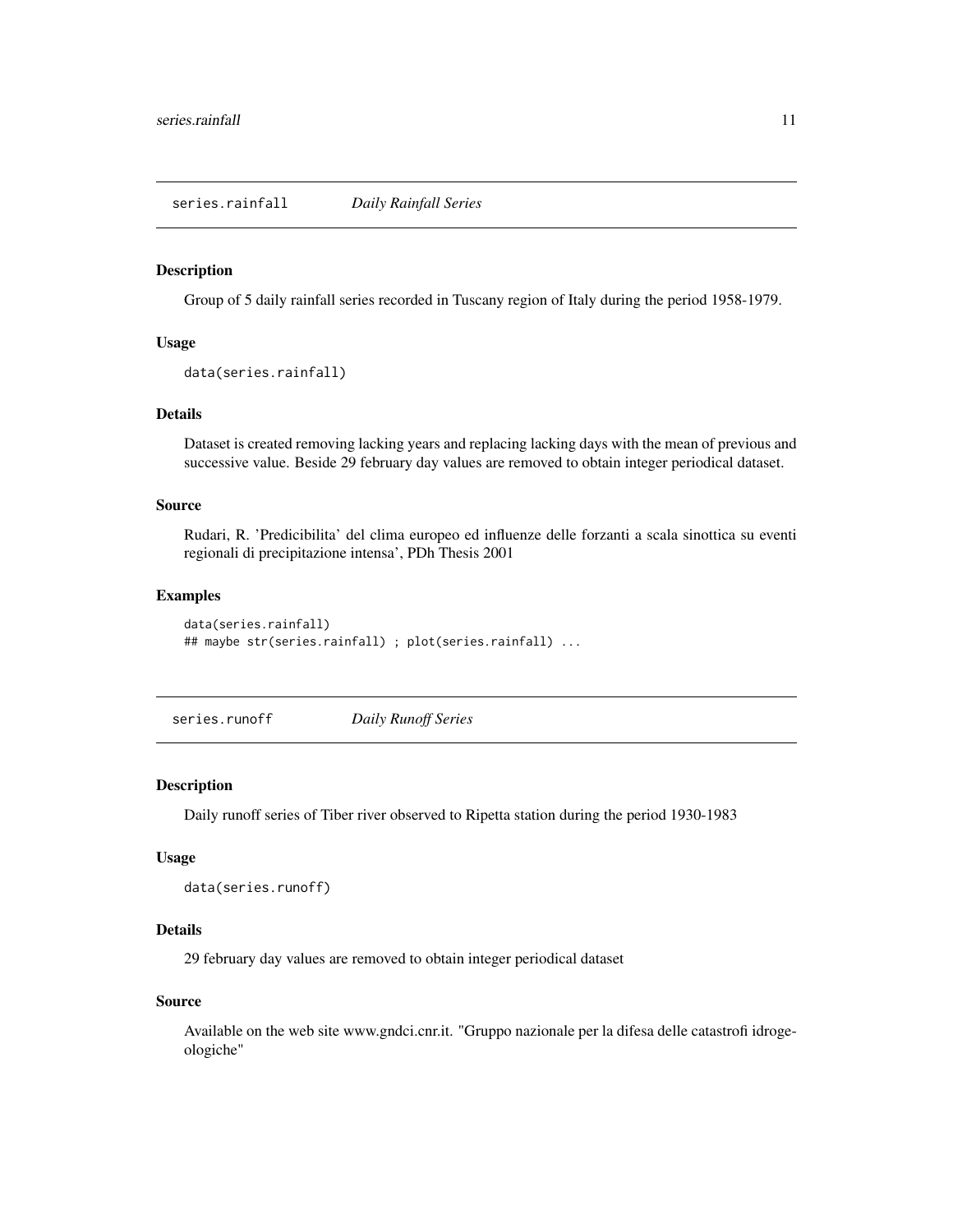# 12 series.runoff

# Examples

```
data(series.runoff)
## maybe str(series.runoff) ; plot(series.runoff) ...
```